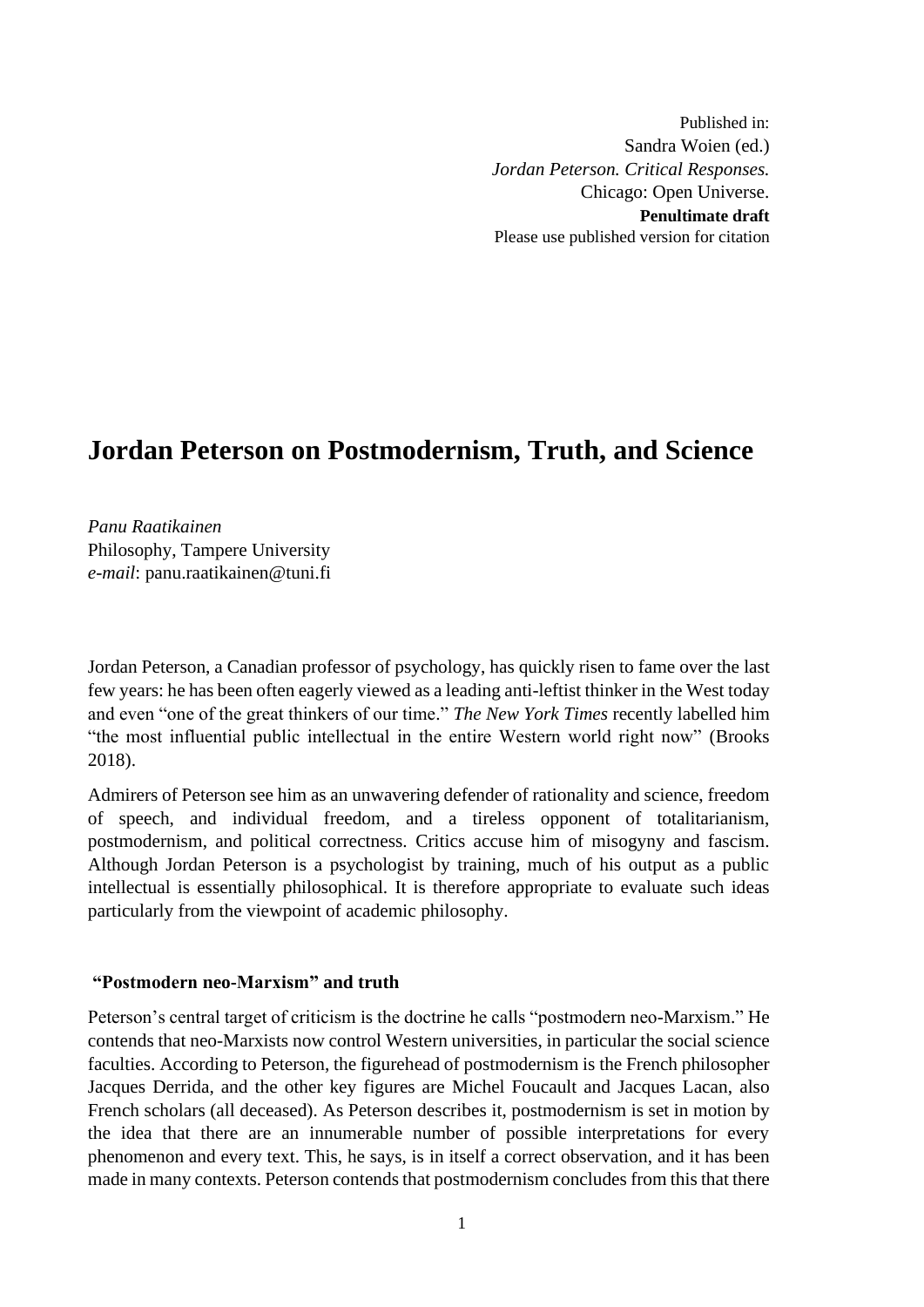is no reason to consider any one interpretation to be more valid than any other. The end result, then, is overarching and radical relativism and skepticism (Peterson 2018a; cf. 2018b). According to Peterson's interpretation, postmodernism also advocates radical social constructionism according to which all of reality, even distant galaxies, are mere social constructs. Such a viewpoint is thus in conflict with realism about the external world: it denies the very existence of objective reality as something largely independent of the human mind.

According to Peterson, it is at this point that postmodernism allies with Marxism and brings in the concept of power. The following reasoning then ensues: Since no one interpretation can be elevated above the others as the correct one, it is best to interpret all the options of interpretation as a struggle of different forms of power. There is no external reality: everything is a social construction. There is nothing but power, and conflicts and struggles for power between different groups of people. Power struggles are the only motive for human action (see Kraychik 2017).

Indeed, Peterson repeatedly emphasizes that the leading postmodernist thinkers are former Marxists. However, whereas classical Marxism focused on the power struggle between social classes of the bourgeoisie and the proletariat, postmodern neo-Marxism, according to Peterson, recalibrates "class struggle" to include power struggles between arbitrarily defined groups based on sex, race, ethnicity, religion, and sexual orientation. The result is neverending "identity politics" (see Kraychik 2017; Philipp 2017, Sovereign Nations 2018).

Peterson argues that the great error of postmodernism is to infer from the existence of innumerable possible interpretations that there must be innumerable equally *valid* interpretations. In particular, in order to oppose the latter claim and to clarify the concept of validity, Peterson makes a philosophically substantive move: he relies on *the pragmatist theory of truth*. According to his interpretation, a proposition or interpretation is valid if acting on its basis in the world ensures the desired outcome within a specific timeframe. (Peterson refers to the pragmatist philosophers William James and Charles S. Peirce; see Peterson 2018a.)

According to Peterson, in reality many things limit significantly the number of *valid* interpretations. First, validity is "constrained by the necessity for iteration." As Peterson (2018a) writes: "Your interpretations have to keep you, at minimum, alive and not suffering too badly today, tomorrow, next week, next month and next year in a context defined by you, your family, your community and the broader systems you are part of." Second, Peterson argues that another limiting factor in interpretations is our own biology: we have evolved to prefer certain types of interpretations to others as a consequence of evolutionary processes.

# **Will pragmatism and biology really help?**

Peterson's recourse to the pragmatist theory of truth is arguably a step in a very wrong direction. He advocates the pragmatist theory of truth in a quite naïve and problematic form that is liable to lead to relativism rather than avoid it. The troubles with such a straightforward view of truth are manifold (see e.g., David 2004; Raatikainen 2021a): In reality, it can sometimes be more useful or cause less suffering to believe something that is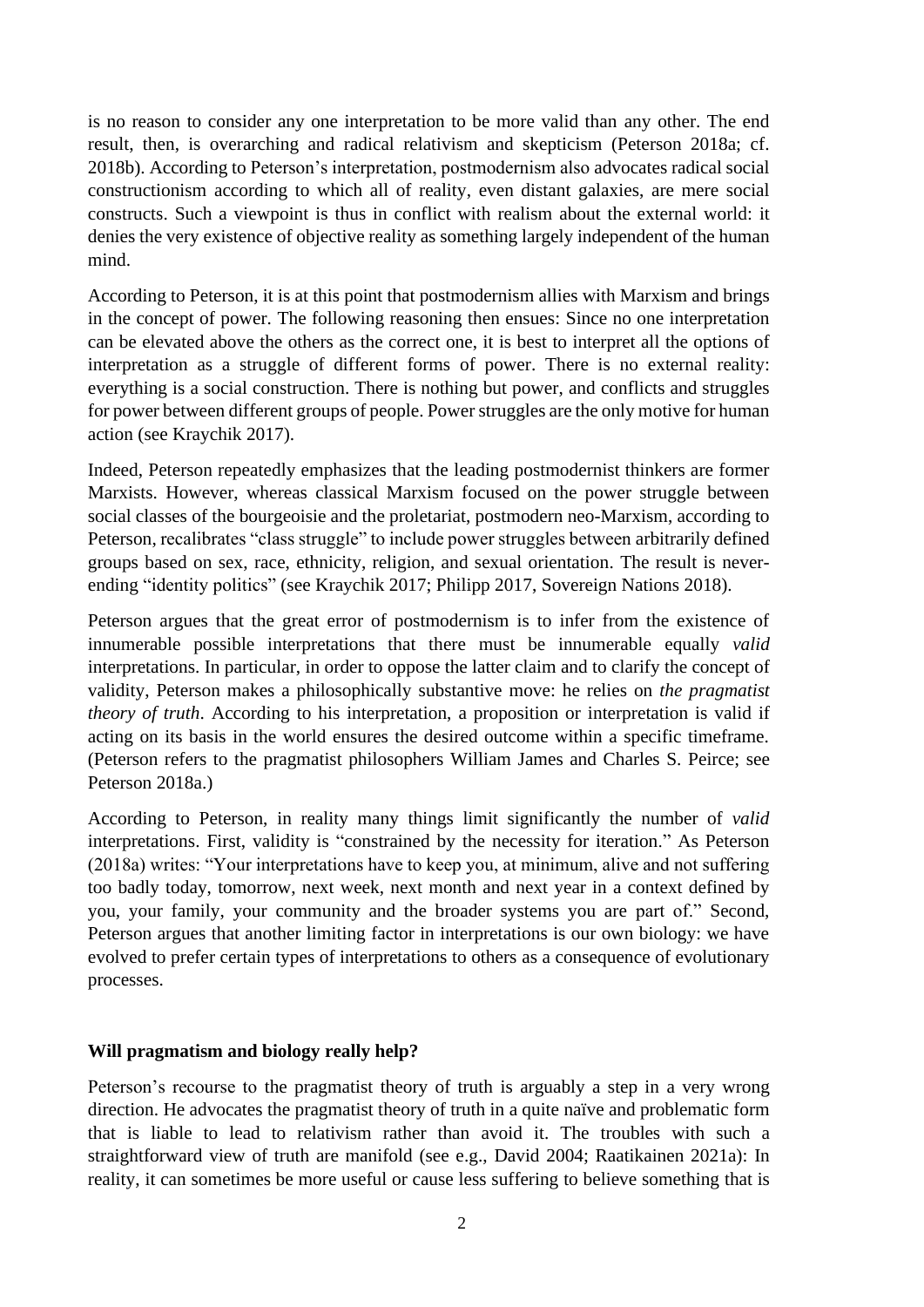untrue. Believing some theoretical truth can also be practically useless, yet true. Moreover, utility is often relative to the individual, culture, or circumstances. It may be useful for person *A* to believe *p*, but useful for person *B* to believe not-*p*.

The fact that some interpretations do not work in practice may preclude a few invalid interpretations, but it often leaves far too much room for relativism: numerous mutually inconsistent interpretations may work equally well on a practical level for some limited period of time. They would then all be, according to Peterson's pragmatist conception, equally true. However, this would mean that a contradiction is true, and that is an intolerable conclusion. Identifying truth and utility is thus clearly an unsustainable idea. Even if several competing theories ensured the desired outcome within a specific timeframe, at most one of them can be true.

Our biologically shaped tendencies in reasoning, which Peterson invokes, are also more problematic than he seems to recognize. They certainly limit our interpretations, but many psychological studies—of which one might expect Peterson as a psychologist to be aware demonstrate that the intuitive "rules of thumb" we routinely use in our mundane reasoning often lead to erroneous conclusions in more complex settings. For example, the studies of Wason, Johnson-Laird, and their collaborators have demonstrated that the great majority of us perform quite badly in a rather simple logical task. Similarly, Tversky, Kahneman, Slovic, and their colleagues have in turn shown with various experiments that people regularly violate basic rules of probabilistic reasoning, when they assess the relative probability of compound events. (For a brief overview, see Stich 1985.) Our biologically evolved reasoning dispositions are thus no guarantee of truth.

# **Contemporary philosophy and radical postmodernism**

Given how much Peterson likes to talk about contemporary philosophy, it is disconcerting to find that in dealing with this vastly broad and multifaceted field, he seems to be drawing (in addition to a seemingly sporadic reading of a few individual philosophers, namely, Nietzsche, Heidegger, Wittgenstein, and Popper) only from one short overview: *Explaining Postmodernism: Skepticism and Socialism from Rousseau to Foucault* by Stephen Hicks (2004). The book is very concise, but in addition it contains, to say the least, some quite controversial interpretations (cf. e.g., McManus 2018). It is a pity that a commentator of contemporary philosophy as influential as Peterson has built his analysis on such a scant basis.

Peterson presents Derrida as a leading representative of postmodernism. Now Derrida is well known as a difficult and controversial philosopher, and I am happy to leave the judgment of his enduring significance to philosophy and the possible problems of his thought to history. All the same, Peterson's straightforward interpretations of Derrida seem questionable: Derrida apparently never used the term "postmodernism" to describe his own philosophy, nor did he participate in debates on that theme. Derrida also explicitly denied he would advocate radical relativism, and he refuted that his critical scrutiny of the metaphysical basis of truth was intended to be hostile towards truth and science. It seems that Peterson's "Derrida" is largely a fictional character he has created.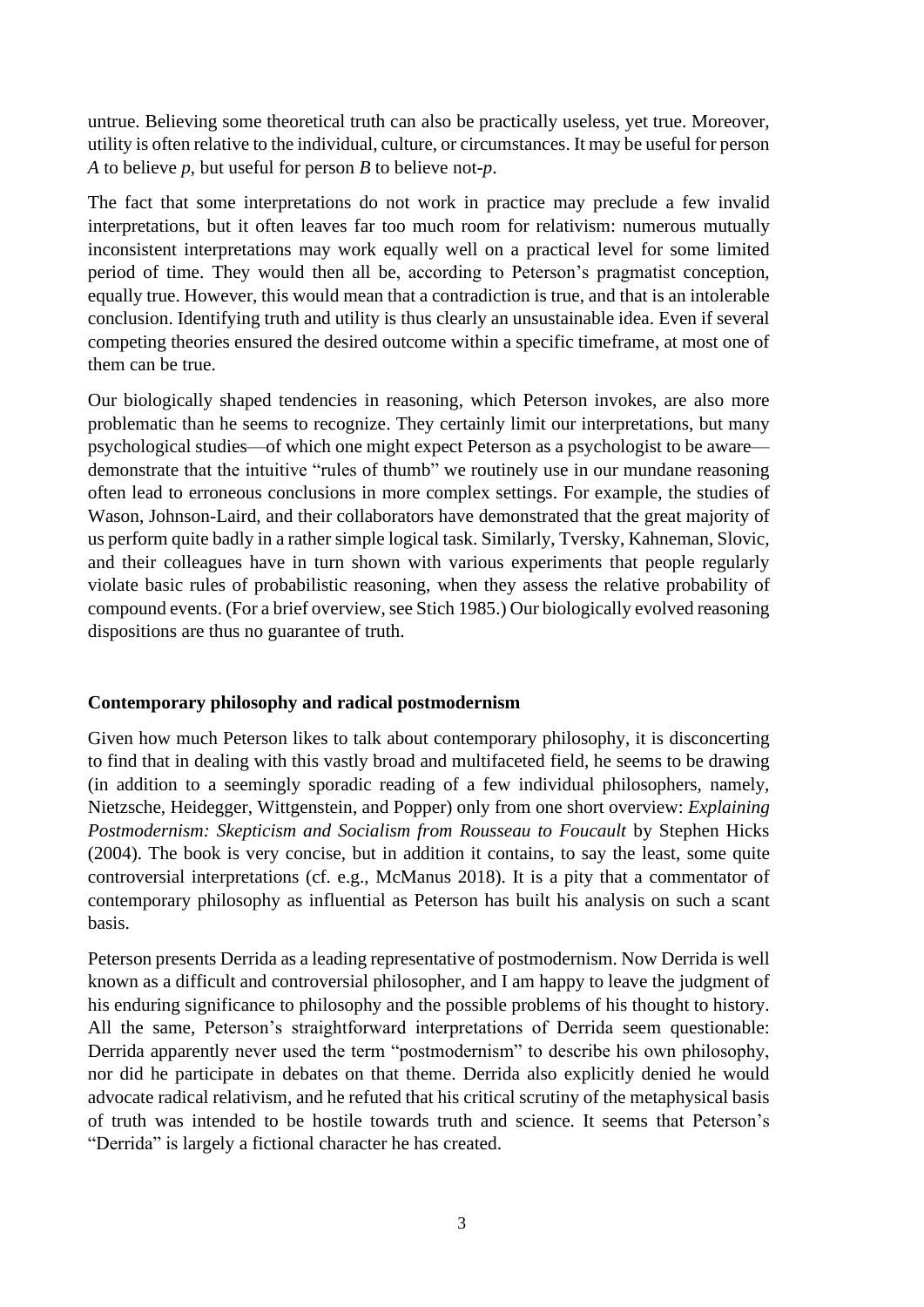Actual radical postmodernism, such as that of Jean-François Lyotard (1979), certainly deserves to be criticized. Peterson is, of course, quite right to regard radical relativism and steep and over-arching social constructionism as implausible and even potentially harmful. However, his recurring claim that such extreme views dominate Western universities is difficult to believe, and it is arguably largely a "straw man" stood up by Peterson himself. In fact, it is quite implausible that the diverse academic world would be ideologically as homogeneous as Peterson's straightforward description suggests. While some individuals, among millions of academics, may have on some occasions put forward problematic ideas, it is a completely different matter to claim that such views are the prevalent ones. It is actually quite difficult to find thinkers who would really unreservedly advocate the extreme position described by Peterson. In some circles, of course, mere belief in evolution and climate change and respect of everyone's human rights is inherently leftist. In the minds of such people, Marxism no doubt abounds at universities. However, that does not justify the sort of strong characterization that Peterson presents.

Peterson declares that postmodernist philosophy, which is a part of the so-called "continental tradition" of philosophy, dominates Western universities. Thus, in practice, he denies among other things—the obvious fact that the philosophy departments of many Anglo-American and Nordic universities have long been dominated by the so-called "analytical tradition," which draws heavily on the philosophy of science and logic. Drawing himself on psychoanalysis, Heidegger, and Nietzsche, Peterson is in many ways much closer to the "continental tradition" of philosophy (Nietzsche, Heidegger, and psychoanalysis were also central to Derrida and Foucault), one of the branches of which he attacks, than many more scientifically oriented philosophers who have criticized him.

At least in the case of academic philosophers, we have relatively good data: Via the popular *PhilPapers* database, David Bourget and David Chalmers have conducted a massive *survey* of the views of professional philosophers on thirty central philosophical issues (see Bourget & Chalmers 2014). They chose as a special target group all regular faculty members in 99 "leading" departments of philosophy: 92 departments in English-speaking countries and 7 departments from continental Europe (1,972 philosophers in total). To be sure, the survey did not include questions with terms such as "postmodernism" or "social constructionism," but the following results should give some indication.

Only 1.6% of the target group straightforwardly accepted idealism concerning the external world, while an additional 2.7% said they "leaned towards it." (These answers were more common among theists than atheists.) Some 3.0% leaned toward skepticism, while only 1.8% unconditionally accepted it. No less than 81.6% accepted or leaned towards nonskeptical realism, 75% accepted scientific realism or leaned towards it (i.e., realism with respect to the non-observable entities postulated in science), and only 3.3 % unreservedly accepted scientific anti-realism. (For the varieties of "realism", see e.g. Raatikainen 2014.) As to knowledge claims, 1.7% leaned toward relativism, and only 1.2% unconditionally accepted it (*ibid*.). A new survey was conducted in 2020; its analysis is still in the making, but the preliminary results suggest that there are no significant changes in these numbers. If "postmodern neo-Marxism" with extreme relativism or skepticism and radical social constructionism with its denial of the objective external world were even half as dominant as Peterson suggests they are, surely these numbers would have been very different.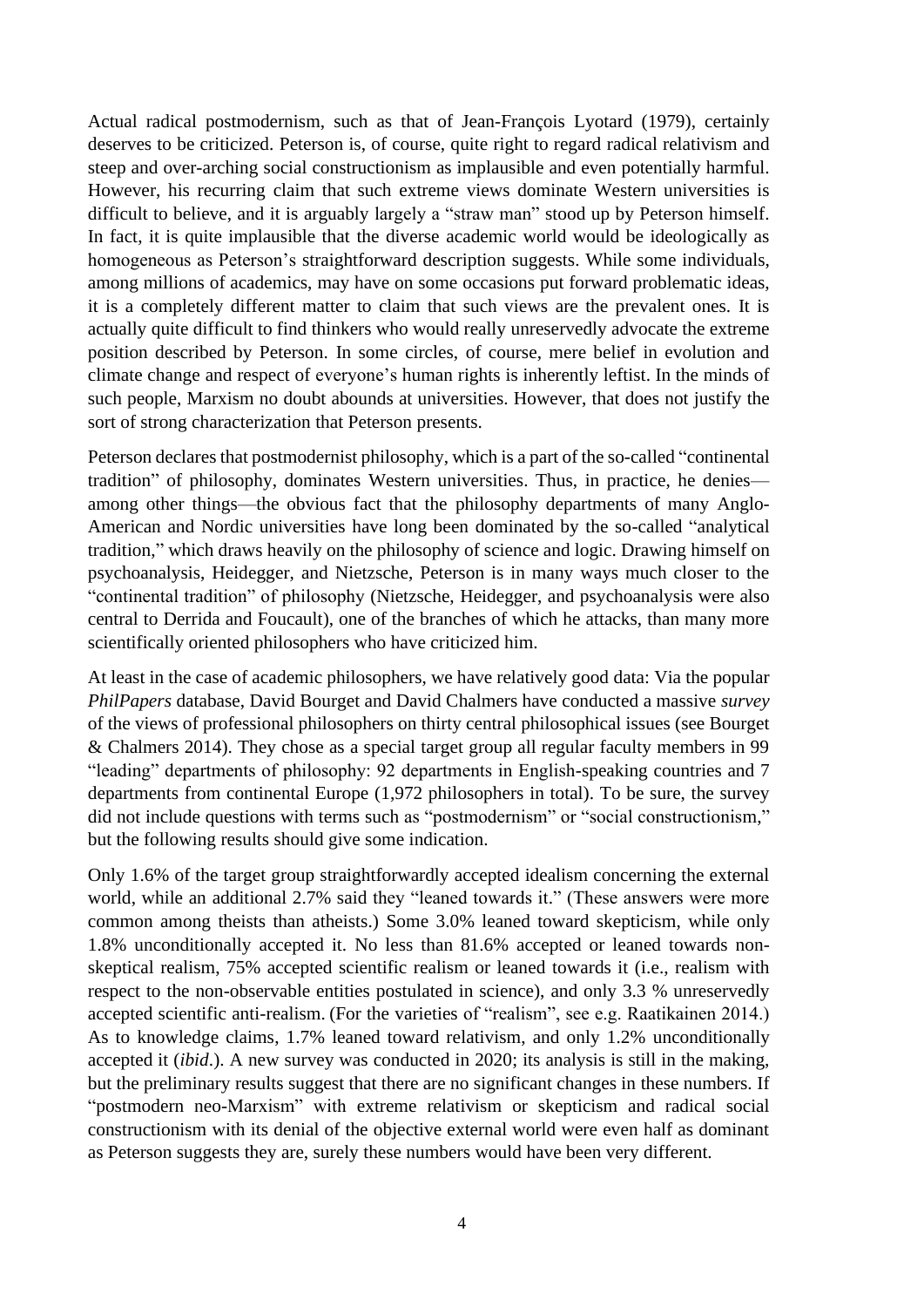## **Neo-Marxist academia: Fact or fiction?**

The picture of "neo-Marxist postmodernists" controlling Western universities that Peterson propagates is in many ways only an updated variant of a conspiracy theory associated with so-called "Cultural Marxism" (see e.g., Jamin 2014, Woods 2019, Busbridge et al. 2020). This theory, which is not without antisemitic aspects, has been popular among the far-right and extreme conservatives since the early 1990s.

The narrative goes roughly as follows: When the communist revolution did not take place in the West, the "Jewish intellectuals" of the so-called Frankfurt School, the "Cultural Marxists," devised a new strategy. So, the story continues, the goal was to destroy the West "from within" by subverting its traditional culture, values, and institutions, and thus break the moral backbone of the West. Marxists have therefore infiltrated the media, educational institutions, and even churches, and they now dominate them. Among other things, feminism, the sexual revolution, and the defense of the rights of sexual and ethnic minorities are all part of Cultural Marxism's cunning plan. The picture suggested is a fantastic conspiracy theory that credits amazing things to a few not-quite-easy-to-understand philosophers. It is, in turn, a modification of the older, openly antisemitic "Cultural Bolshevism" or "Judeo-Bolshevism" conspiracy theory of the Nazis, which obviously has an abhorrent track record (*ibid*.). In Peterson's slightly reformed story, classic Marxism, which revolved around the economy, had been so thoroughly discredited by the 1970s that no one could support it publicly. Therefore, communism is no longer spread openly under the direct banner of "communism," but instead under the disguise of "postmodernism" (see e.g., Philipp 2017). The Frankfurt school has now been replaced by Derrida and a few other French thinkers, and Peterson's picture has no apparent antisemitic tone; otherwise, the story is quite similar.

It is certainly true that when the social sciences struggled to develop their philosophical selfunderstanding and looked for alternatives to austere positivism, the philosophy of the social sciences included some "stabbing in the dark," and sometimes, in hindsight, unclear and problematic philosophical theories, including relativist views of varying degrees. However, this was not some novelty brought about by "neo-Marxism" in the 1970s: the groping attempts of the social sciences to position themselves in relation to the natural sciences have continued at least since the 19<sup>th</sup> century. The romanticization and even mystification of the human mind and, consequently, the social sciences has often drawn from the traditions of German idealism and the Counter-Enlightenment, which were more traditionalist and conservative rather than progressive social movements. Relativist views first became popular in connection to such traditions already in the 19<sup>th</sup> century. (For the history of relativism, see e.g., Baghramian 2004, 2010.) To the extent that relativism or social constructionism have actually gained a foothold in the social sciences at universities, this has been just one phase in a long tradition: It is not due to recent leftist indoctrination.

### **Peterson, science, and pseudo-science**

Peterson and his admirers like to portray him as an uncompromising defender of rationality and the scientific worldview against postmodernist irrationalism. However, Peterson has, as a matter of fact, shown a tendency towards advocating pseudo-scientific ideas.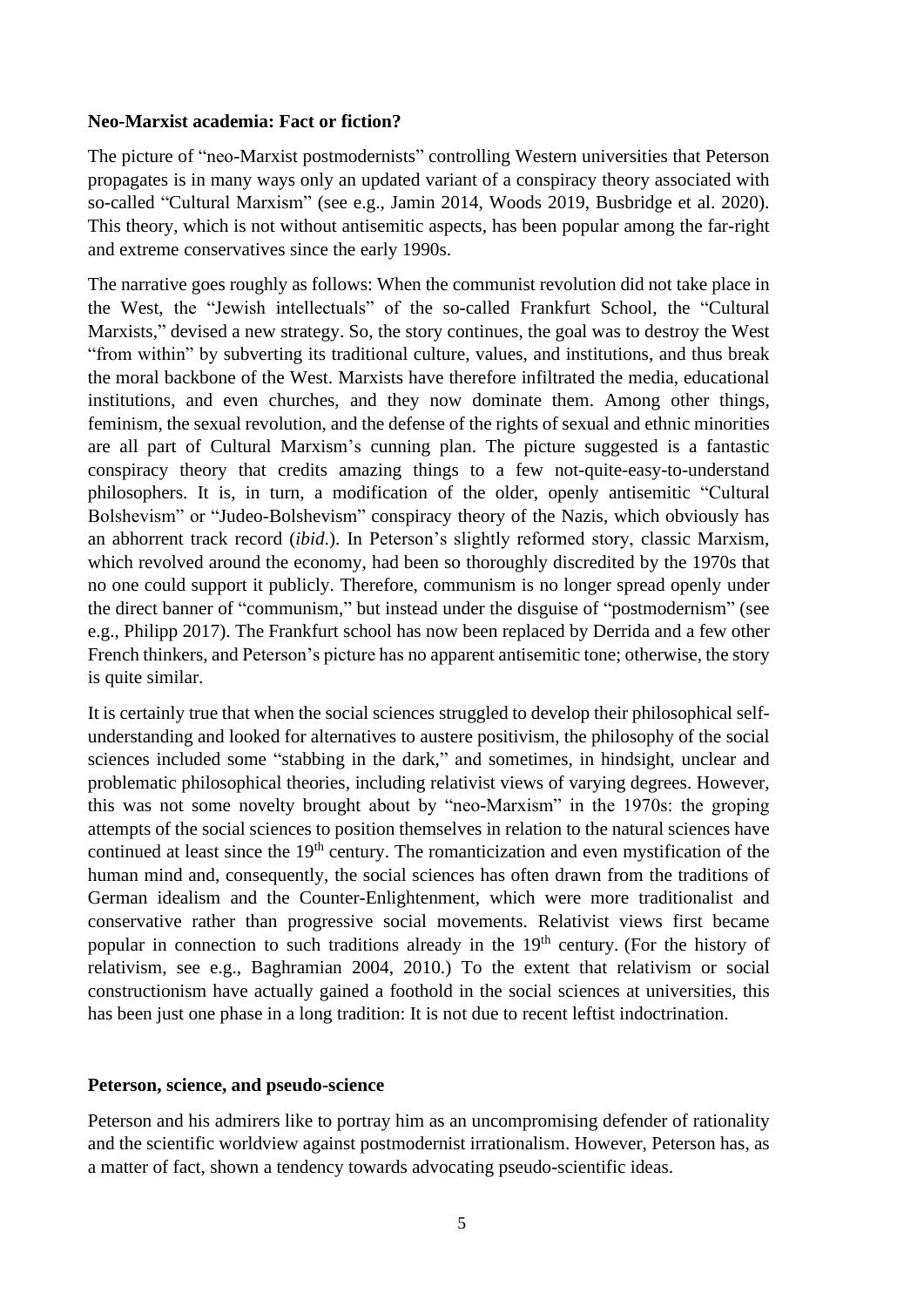For example, in August 2018, Peterson shared on Twitter a video titled "Climate Change: What Do Scientists Say?" with his own comment: "Something for the anticapitalist environmentalists to hate." In the video, Richard Lindzen, a notorious climate change denialist who is known to have received money from fossil fuel interests, speaks as the only "scientist" (Herzog 2018). This is not the only time Peterson has downplayed climate change and promoted a denialist message. Peterson seems to be open to pseudo-scientific propaganda if it can be used as a weapon against "the left."

In one of his lectures, Peterson discusses ancient fine art from China and the aboriginals of Australia, among others. He notes that there is ancient art around the world that repeatedly depicts intertwined snake-like figures, and that they are used as healing symbols. Peterson states that he believes these ancient paintings represent the double helix of DNA (see Genetically Modified Skeptic, 2018). According to the established history of science, the double helix nature of DNA was not revealed until 1953 by Watson, Crick, Franklin, and Wilkins. The discovery required, among other things, X-rays. When asked about the matter, Peterson explains that "we do not know the limits of observation, especially in certain circumstances." He says he believes that humans have always (i.e., for millennia) had "hints" about DNA (*ibid*.). Peterson then cites the book *The Cosmic Serpent* by Jeremy Narby as his source (Narby 1998). In the book, Narby contends that already thousands of years ago, Peruvian shamans using hallucinogenic drugs achieved information about DNA that was then encoded into the brains of their offspring as innate information. This is pseudo-scientific hooey so thick that Peterson's appeals to it are utterly embarrassing.

Peterson has also made gestures towards advanced mathematical logic, namely, Gödel's famous incompleteness theorem (cf. Raatikainen 2021b). In his *Maps of Meaning*, he writes:

> A moral system—a system of culture—necessarily shares features in common with other systems. The most fundamental of the shared features of systems was identified by Kurt Godel. Godel's Incompleteness Theorem demonstrated that any internally consistent and logical system of propositions must necessarily be predicated upon assumptions that cannot be proved from within the confines of that system. (Peterson 1999, p. 189)

This is baffling. First, Gödel's incompleteness theorem only applies to a certain specific class of formalized *mathematical* theories. It has nothing to do with moral or cultural systems, nor with features shared by such systems. Second, the theorem does not say anything about some assumptions external to the system on which the system should be grounded. It only states that there are sentences in the language of the theory which are neither provable nor refutable in that theory. (For such philosophical misinterpretations of Gödel's theorem, and why they are problematic, see Raatikainen 2005, Franzén 2007.) This is a sad example of how Peterson tends to talk confidently about issues of which he clearly does not have even an elementary understanding.

To summarize, whatever Peterson's academic merits in clinical psychology may be, his philosophical output is arguably overly simplistic and in a lot of ways problematic. He does not seem to have anything useful to offer philosophical discussions on truth. It is doubtful how well his quick analyses of contemporary Western society and academia in fact correspond to reality. His visible affinity to all sorts of pseudo-science makes him more of an enemy of the scientific worldview than its defender.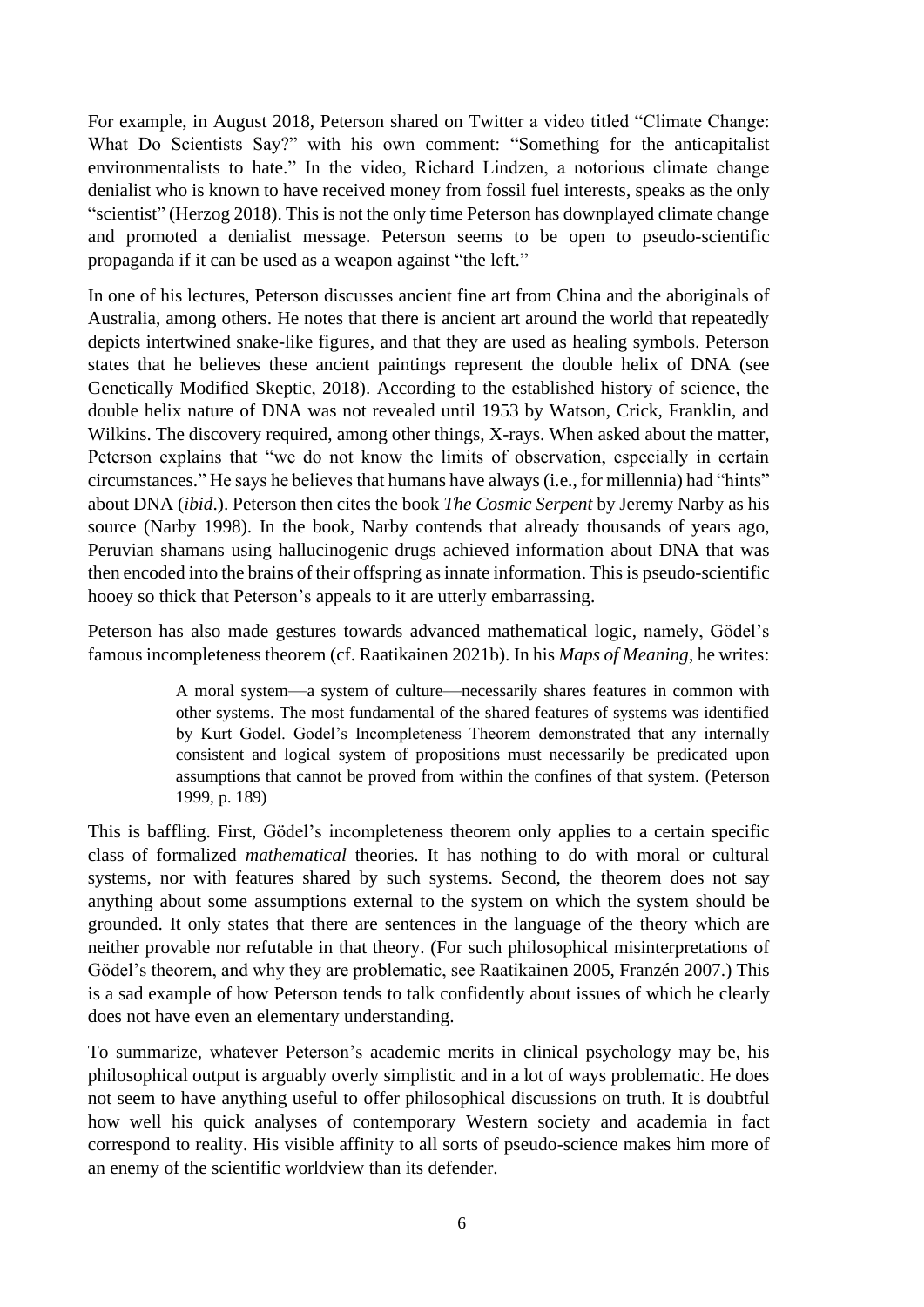#### **References**

Baghramian, Maria (2010). "A Brief History of Relativism." In Michael Krausz (ed.), *Relativism: A Contemporary Anthology*. New York: Columbia University Press, 31–50.

Baghramian, Maria (2004). *Relativism*. London: Routledge.

Bourget, David & David J. Chalmers (2014). "What Do Philosophers Believe?" *Philosophical Studies* 170, 465–500.

Brooks, David (2018). "The Jordan Peterson Moment." *The New York Times* 25.1.2018.

- Busbridge, Rachel, Benjamin Moffitt & Joshua Thorburn (2020). "Cultural Marxism: Far-Right Conspiracy Theory in Australia's Culture Wars." *Social Identities* 26, 722–738.
- David, Marian (2004). "Theories of Truth." In Ilkka Niiniluoto, Matti Sintonen & Jan Woleński (eds.), *The Handbook of Epistemology*. Kluwer, Dordrecht, 331–413.
- Franzén, Torkel. (2005). *Gödel's Theorem: An Incomplete Guide to its Use and Abuse*, Wellesley: A.K. Peters.
- Genetically Modified Skeptic (2018). "Jordan Peterson's Most Pseudoscientific Claim Ever." https://www.youtube.com/watch?v=iIfLTQAKKfg
- Herzog, Katie (2018). "Jordan Peterson Pushes Dangerous Myths About Climate Change." *The Stranger*. August 3, 2018.

https://www.thestranger.com/slog/2018/08/03/30143461/jordan-peterson-pushes-dangerousmyths-about-climate-change

- Hicks, Stephen (2004). *Explaining Postmodernism: Skepticism and Socialism from Rousseau to Foucault*. Tempe: Scholargy Publishing.
- Jamin, Jérôme (2014). "Cultural Marxism and the Radical Right." In Paul Jackson & Anton Shekhovtsov (eds.), *The Post-War Anglo-American Far Right: A Special Relationship of Hate*. Basingstoke: Palgrave, 83–103.
- Kraychik, Robert (2017). "Jordan Peterson Explains Leftism's Core." *The Daily Wire* 4.9.2017. https://www.dailywire.com/news/jordan-peterson-explains-leftisms-core-robert-kraychik
- Lyotard, Jean-François (1979). *La condition postmoderne: rapport sur le savoir*. Paris: Minuit.
- McManus, Matt (2018). "A Review of *Explaining Postmodernism* by Stephen Hicks." *Areo*, 17/10/2018.

https://areomagazine.com/2018/10/17/a-review-of-explaining-postmodernism-by-stephen-hicks/

- Narby, Jeremy (1998). *The Cosmic Serpent. DNA and the Origins of Knowledge.* New York: Jeremy P. Tarcher/Putnam.
- Peterson, Jordan (2018a). "Postmodernism: Definition and Critique (with a Few Comments on its Relationship with Marxism)." https://www.jordanbpeterson.com/philosophy/postmodernismdefinition-and-critique-with-a-few-comments-on-its-relationship-with-marxism/

Peterson, Jordan (2018b). *12 Rules for Life. An Antidote to Chaos*. Toronto: Random House.

- Peterson, Jordan (1999). *Maps of Meaning*. *The Architecture of Belief.* New York & London: Routledge.
- Philipp, Joshua (2017). "Jordan Peterson Exposes the Postmodernist Agenda." *Epoch Times* 21.6.2017. https://www.theepochtimes.com/jordan-peterson-explains-how-communism-cameunder-the-guise-of-identity-politics\_2259668.html
- Raatikainen, Panu. (2021a). "Truth and Theories of Truth." In P. Stalmaszczyk (ed.), *The Cambridge Handbook of the Philosophy of Language*. Cambridge University Press (forthcoming).
- Raatikainen, Panu (2021b). "Gödel's Incompleteness Theorems." In *The Stanford Encyclopedia of Philosophy* (Spring 2021 Edition), Edward N. Zalta (ed.), URL = <https://plato.stanford.edu/ archives/spr2021/entries/goedel-incompleteness/>.
- Raatikainen, Panu (2014). "Realism: Metaphysical, Semantic, and Scientific." In Kenneth R. Westphal (ed.), *Realism, Science & Pragmatism*. London: Routledge, 139–158.